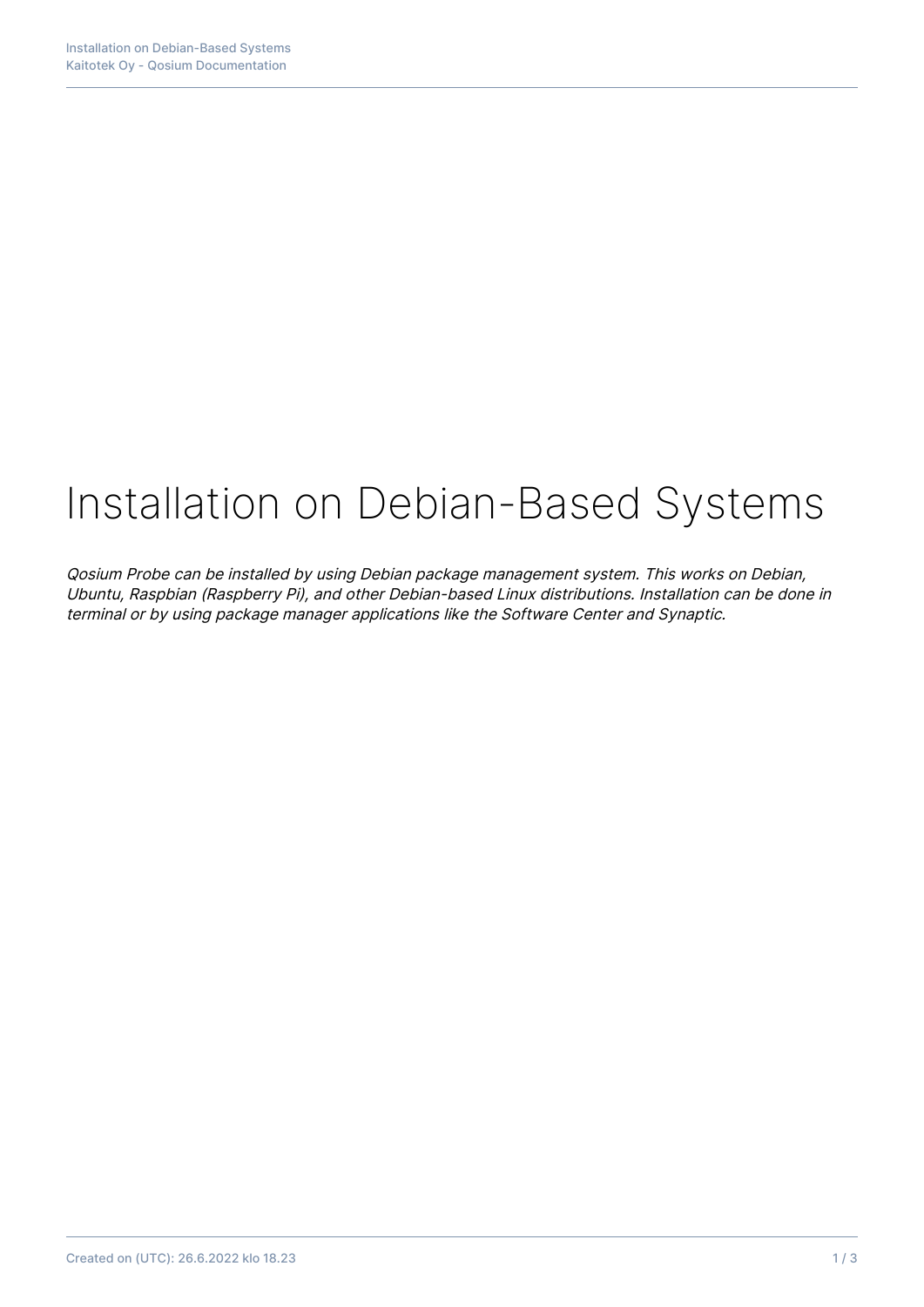# Table of Contents

| 2. Package Pre-checks (Optional) manufactured and continuum manufactured and 3 |  |
|--------------------------------------------------------------------------------|--|
|                                                                                |  |
|                                                                                |  |